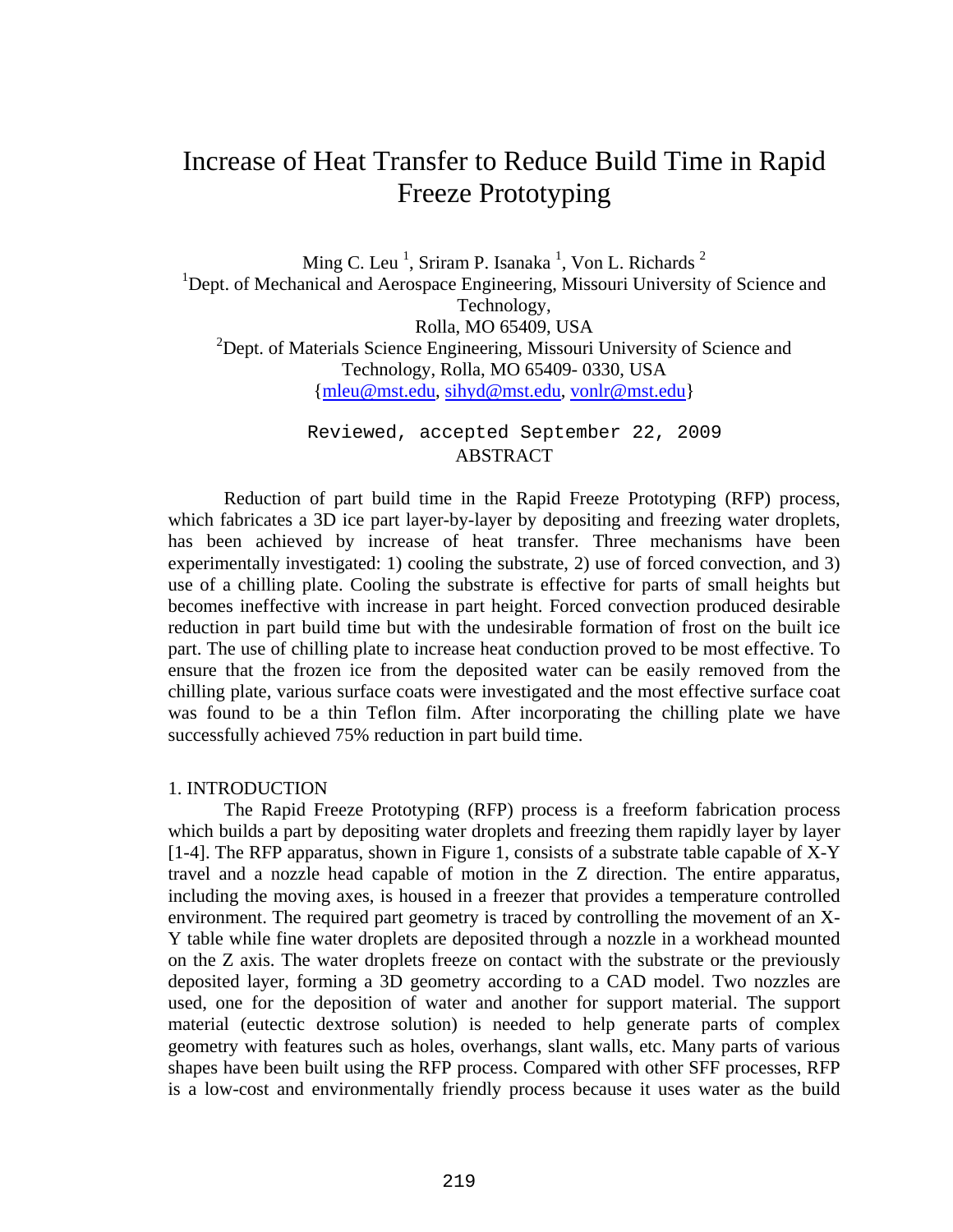material and inexpensive equipment to build parts. Other benefits of this process include fine surface finish, low energy use, and ease of pattern removal for casting and molding applications.



Figure 1. The Rapid Freeze Prototyping (RFP) apparatus

One potential application of the RFP process is using the fabricated ice parts as patterns for investment casting [5,6]. Wax patterns have traditionally been used in investment casting to make molds [7]; however, they have several disadvantages, the most significant of which is shell cracking during de-waxing. The cracking leads to difficulties in the manufacture of castings with thin cross-sections. Our overall research objective seeks to improve the capability of the RFP process so that it can be used to make thin-walled ice structures. Such improvement could facilitate new development of the shell mold process and enhance the means of producing small, intricate precision components.

This paper describes an attempt to lower the temperature near the part build surface during the water droplet deposition in the RFP process in order to increase heat transfer, reduce build time, and enable fabricating thin-walled ice structures. The increase in heat transfer was achieved by: (1) Conduction – This was done through two mechanisms: (a) lowering the substrate temperature with coolants and (b) using a chilling plate; (2) Convection – This was done by using a fan to create forced convection in the system. These various mechanism and their results on heat transfer are detailed in the present paper.

## 2. COOLING SUBSTRATE

The first mechanism we investigated to increase heat transfer was modifying the substrate to reduce its temperature by incorporating coolant passages. This modification, compounded with the use of liquid nitrogen, permitted cooling of the substrate to the extremely low temperature of -140°C. The reduction in the substrate temperature resulted in a significant reduction in the water solidification time, thus permitting the production of a thinner part in a shorter build time.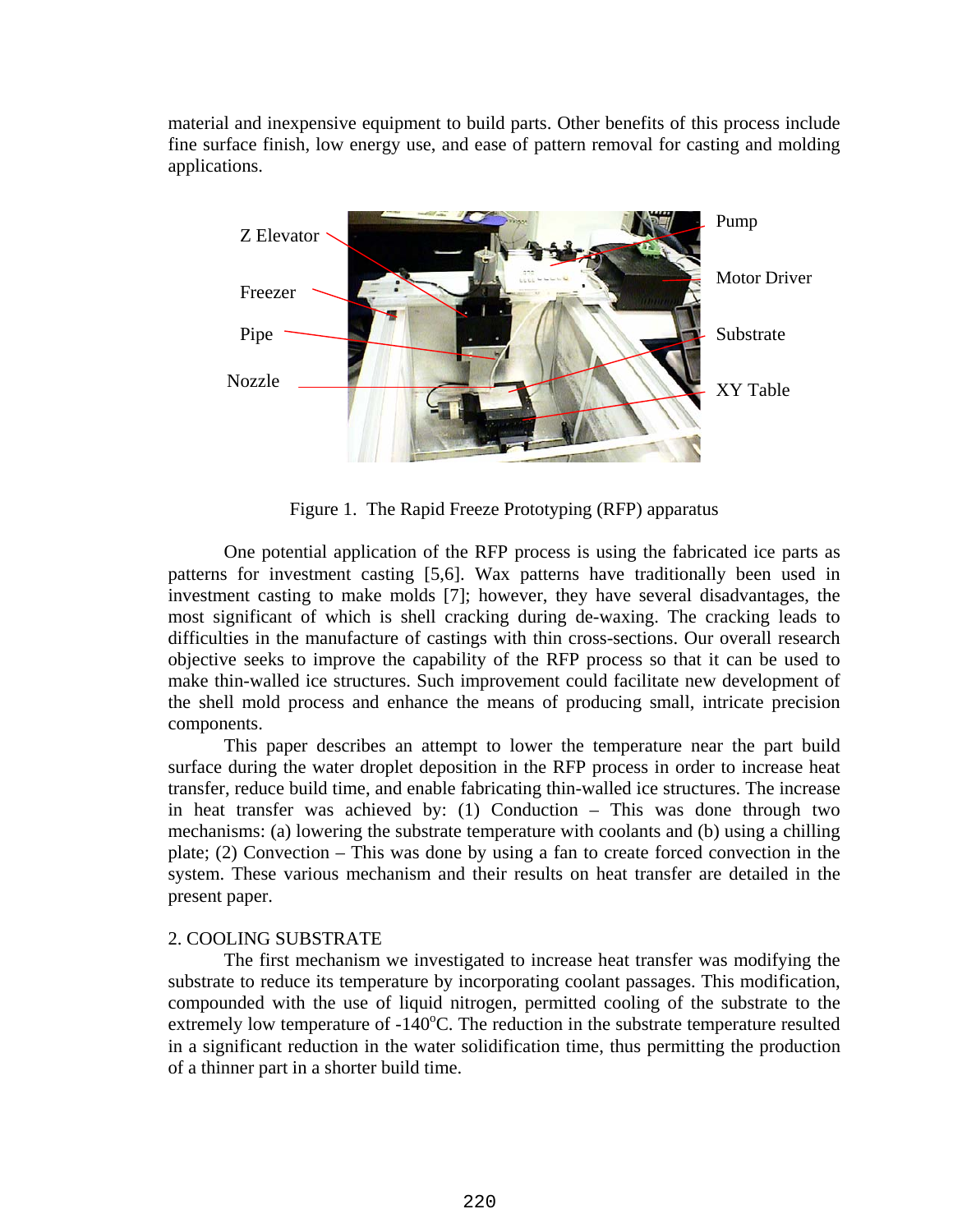The rate of heat conduction is proportional to the difference between the temperatures of the two media involved in the heat conduction [8]. Liquid nitrogen, which boils at -196°C, acts as a perfect heat sink when it comes in contact with the aluminum substrate at the freezer temperature of  $-20^{\circ}$ C, permitting rapid heat transfer to occur from the substrate to the liquid nitrogen. The substrate base plate modification increased the surface area of contact between the liquid nitrogen and the aluminum plate.

The pocket on the side of the substrate base plate acts as a reservoir for the manual input of liquid nitrogen. The liquid nitrogen flows into coolant passages drilled into the plate through the reservoir and cools the substrate from the inside. The heat transferred to the liquid nitrogen by the base plate changes the phase of the nitrogen from liquid to its more stable gaseous form, which vents through the miniature coolant passages built into the top of the base plate, thus enabling very low temperatures and very high rates of cooling. Figure 2(a)  $\&$  (b) show the original substrate and the modified substrate, respectively.

 To measure the temperature achieved by the two substrates, nine holes were drilled into the substrates just under the substrate surface. Through these holes, thermocouples were inserted at nine different points on each of the two substrate surfaces. Figures 3 and 4 plot the measured temperatures for the original and modified substrates, respectively. Because the temperatures measured by the nine thermocouples are very similar, only the temperatures obtained from two thermocouples are shown in these figures. With the original substrate, the thermocouples indicate a downward temperature trend (Figure 3), which is expected because of the use of liquid nitrogen. Even with considerable liquid nitrogen the lowest temperature achieved was only - $40^{\circ}$ C, after which the temperature leveled out and remained constant. However, with less than half the liquid nitrogen used in the original substrate, the temperature in the modified substrate dropped to  $-140^{\circ}$ C before leveling out.



Figure 2. The original substrate (left) and the modified substrate (right)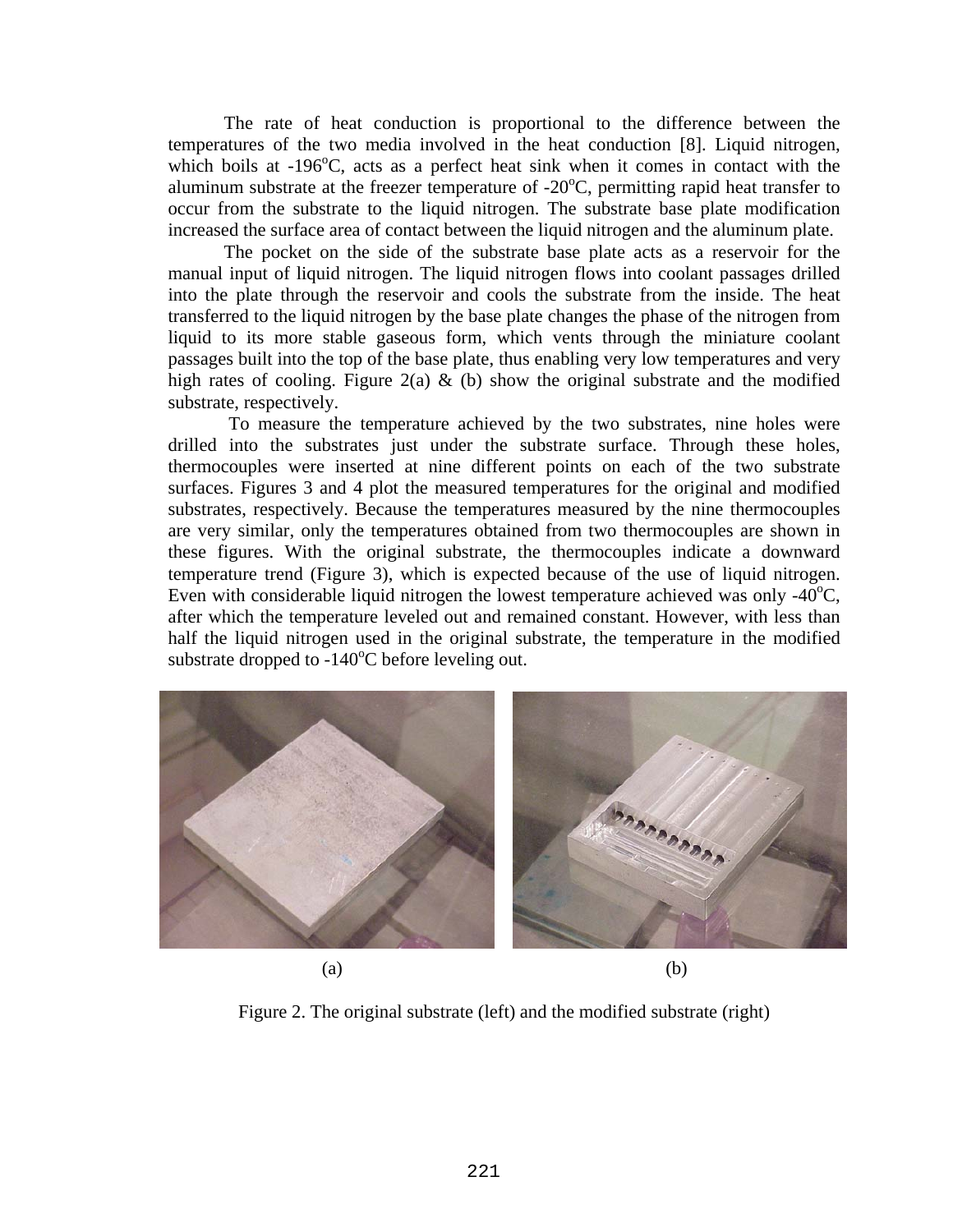

Figure 3. Temperature during part build (with the original substrate)



Figure 4. Temperature during part build (with the modified substrate)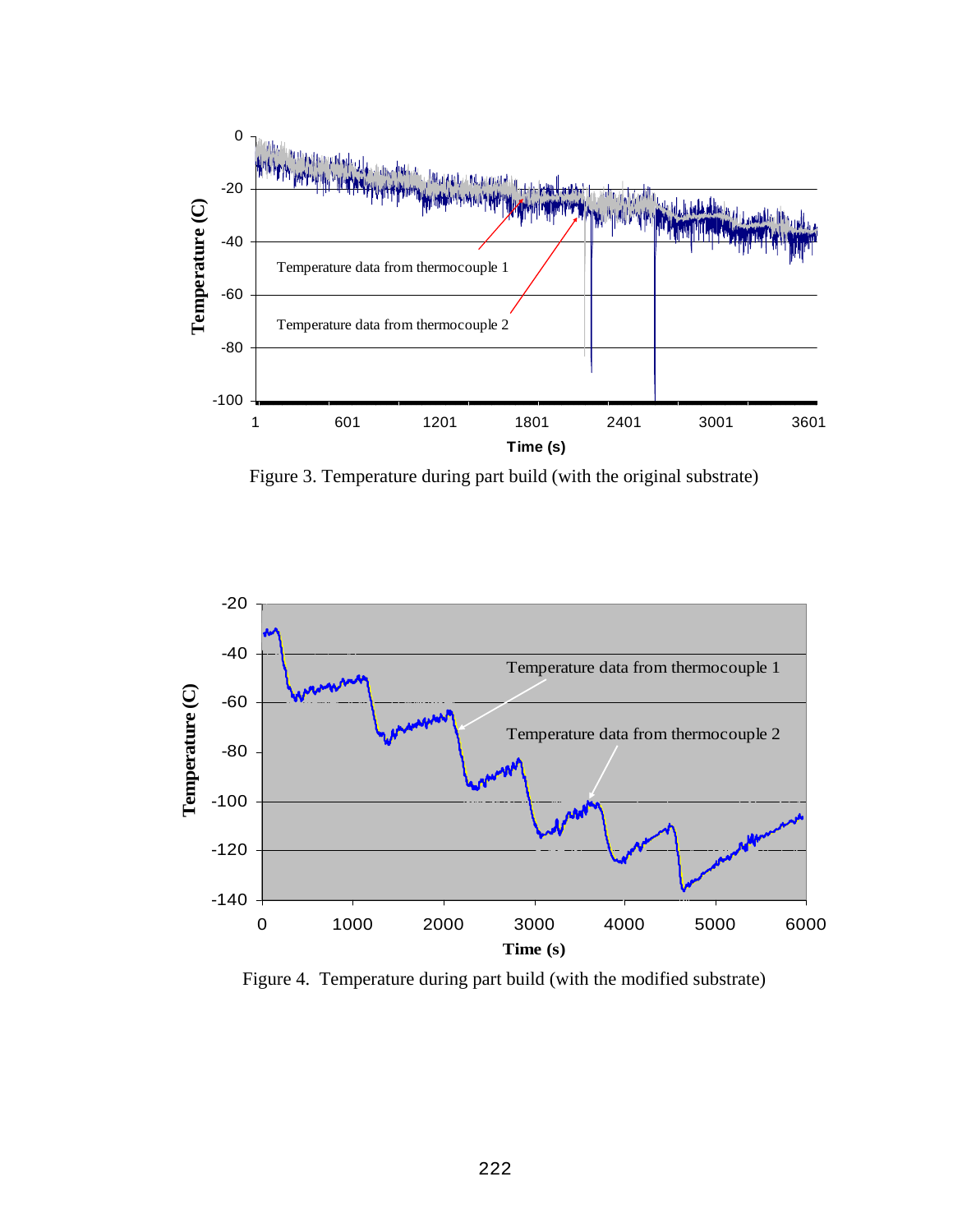Simulations performed in Fluent [9] to predict the time required to freeze a layer of water showed a substantial reduction in the water droplet freezing time with decrease in the substrate temperature. The total heat loss, the liquid fraction, and the temperature decrease in the deposited water as functions of time were also simulated in Fluent to identify the water freezing time and the wait time between layers. The results obtained in Table 1 are for the first layer of water deposited on the substrate at various substrate temperatures. These results indicate that with an ambient temperature of  $-140^{\circ}$ C, the wait time between layers can be shortened to about 5 seconds.

These simulation results were used to guide experiments in which test parts were built with reduced wait time between layers. From Table 1 we conclude that the lower the substrate temperature, the shorter the time to freeze and the shorter the wait time between layers. The wait time was taken as the duration for the difference between the temperature of the deposited water and the temperature of the ambient to reduce to 1% of the difference between the initial water droplet temperature and the ambient temperature. With the new substrate design, our experimental results showed that we could reduce the wait time between layers to about 15 seconds. With the original substrate, the shortest possible wait time was 40 seconds. The new substrate therefore permitted a reduction of over 60% in wait time between layers.

| Temperature $(^{\circ}C)$ | Time to Freeze (s) | Wait time (s) |
|---------------------------|--------------------|---------------|
| $-140$                    | 0.8                | 5.0           |
| $-120$                    | 0.9                | 5.5           |
| $-100$                    |                    | 6.4           |
| $-80$                     | 1.0                | 7.0           |
| $-60$                     | 1.5                | 8.0           |
| $-40$                     | 2.5                | 10.5          |
| $-20$                     | 4.7                | 13.7          |
| $-10$                     |                    | 20.2          |

Table 1. Simulation results (from Fluent) of time to freeze the first layer of water above the substrate and wait time at various ambient temperatures

### 3. FORCED CONVECTION

When a layer of water is deposited on the aluminum substrate it is subjected to heat conduction through the substrate on one side and heat convection on its top surface. The high thermal conductivity of aluminum leads to effective heat transfer from the water layer at the very beginning of the ice part fabrication process. As the part height increases, heat dissipation slows rapidly due to the low thermal conductivity of ice. A series of simulations were run in Fluent; the simulation results on the time taken for a deposited water layer to freeze at the ambient temperature of  $-35^{\circ}$ C are summarized in Table 2. Clearly a layer of water deposited on an aluminum substrate transfers its heat much faster than a layer of water deposited on ice because ice has a much lower heat transfer coefficient than aluminum.

As the height of the wall increases, there is greater tendency for the newly deposited water layer to transfer its heat to the ambient air through convection. Therefore, forced convection through fan blowing was tested as a means to increase heat transfer. A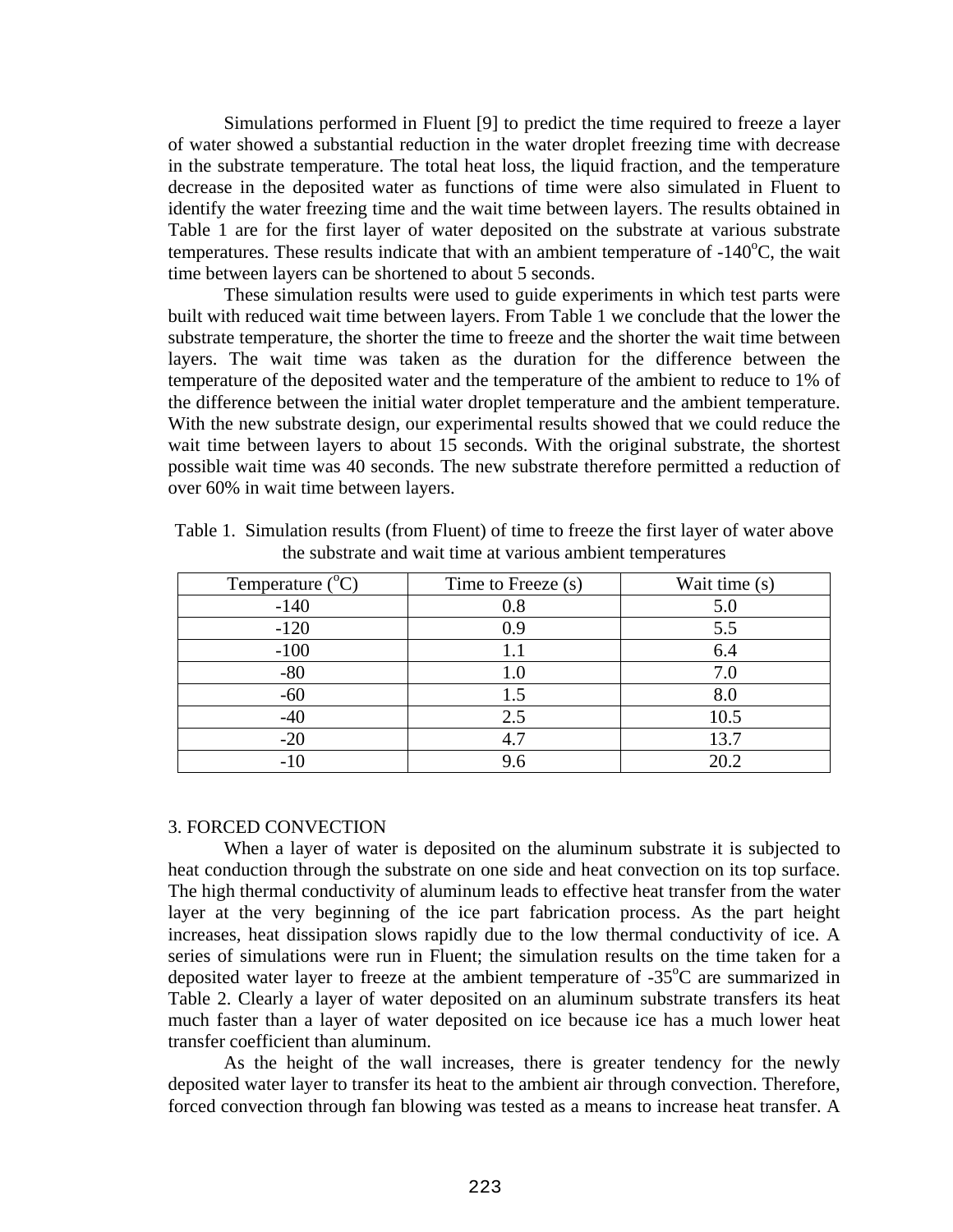real-time data acquisition system was used to measure the temperature in the RFP apparatus using two thermocouples, one placed at 10 mm from the part build surface (thermocouple 1) and the other at 1 meter from the part fabrication region (thermocouple 2), as shown in Figure 5.

| Height                      | Time to Freeze (s) |
|-----------------------------|--------------------|
| 0 mm (on substrate surface) | 2.8                |
| 1 mm                        | 5.8                |
| $2.5 \text{ mm}$            | 8.4                |
| $5 \text{ mm}$              | 10.1               |
| $10 \text{ mm}$             | 12                 |
| 12.5 mm                     | 14.4               |
| $15 \text{ mm}$             | 17.1               |
| 17.5 mm                     | 20.6               |

Table 2. Simulation result of time to freeze for a water layer deposited at various heights



Figure 5. Thermocouples placement

The measured temperatures are shown in Figures 6 and 7. From Figure 6 we can see that the heat transfer is concentrated in the neighborhood of the deposited water. This is evidenced from the fact that thermocouple 2 exhibited nearly constant temperature throughout the build cycle. Liquid nitrogen was used to reduce the temperature around the part. The effect of pouring liquid nitrogen is indicated by the sharp downward spikes in Figures 6 and 7.

When a similar investigation was conducted with the introduction of forced convection by using a fan to blow air cooled by liquid nitrogen into the build area, the cooling of the part was found to be much faster than without forced convection. Parts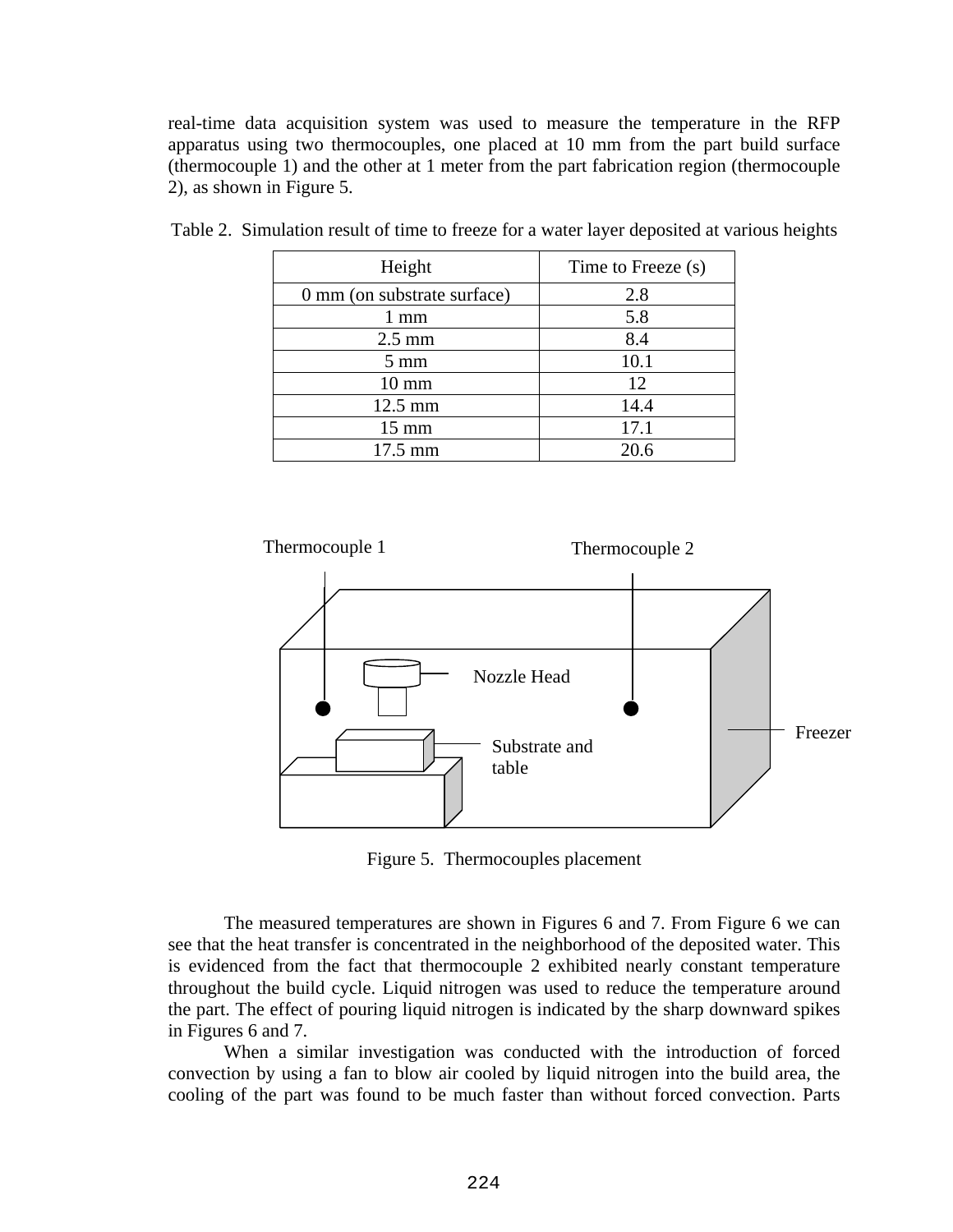were built successfully with a wait time of 20 seconds in this case, whereas without forced convection a wait time of 40 seconds was necessary. This reduction in wait time led to a 50% reduction in part build time. Although this cooling method provided considerable advantages, however, it also presented the problem of frosting. Frost appeared on the surface of the ice part as shown in Figure 8 when forced convection was used. Therefore, despite the reduction in wait time, this method did not appear to be a viable option for reducing the build time of ice parts.



Figure 6. Temperature vs. time for part building without forced convection



Figure 8. Temperature vs. time for part building with forced convection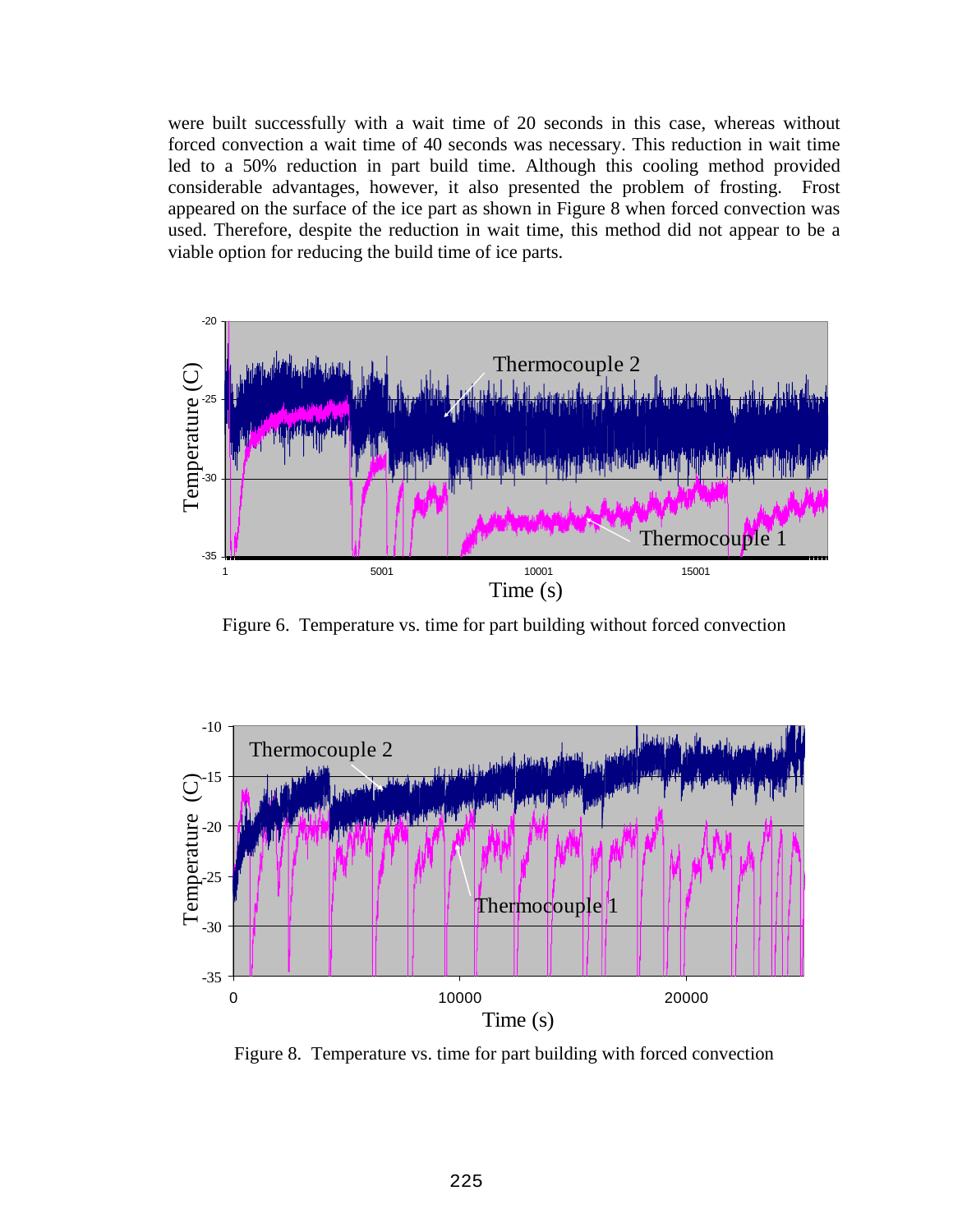

Figure 8. An ice wall built (a) without forced convection and (b) with forced convection

## 4. CHILLING PLATE

The use of a pre-cooled plate to more effectively freeze deposited water was next investigated. The idea is to lower a chilling plate mounted on the z-axis after the deposition of each water layer to remove heart from the water and rapidly freeze it into ice. Figure 9 shows a CAD model and the actual chilling plate used. Besides cooling, the chilling plate provided a flat surface that could be used to flatten the newly deposited layer of water. Since conduction is a more effective mode of heat transfer than convection, it was conjectured that this plate could reduce the build time significantly. Preliminary experiments attempting to freeze a layer of water between the ice substrate and the chilling plate, however, indicated a tendency for the water to freeze onto the chilling plate. The ice part broke during its separation from the chilling plate. Therefore, identification of an interface film that would prevent the water from freezing onto the chilling plate became critical to the success of this technique.





Fluent was used to simulate the temperature and the liquid fraction in the chilling plate concept. The preliminary design of the chilling plate was a  $3" \times 3"$  square with 0.2"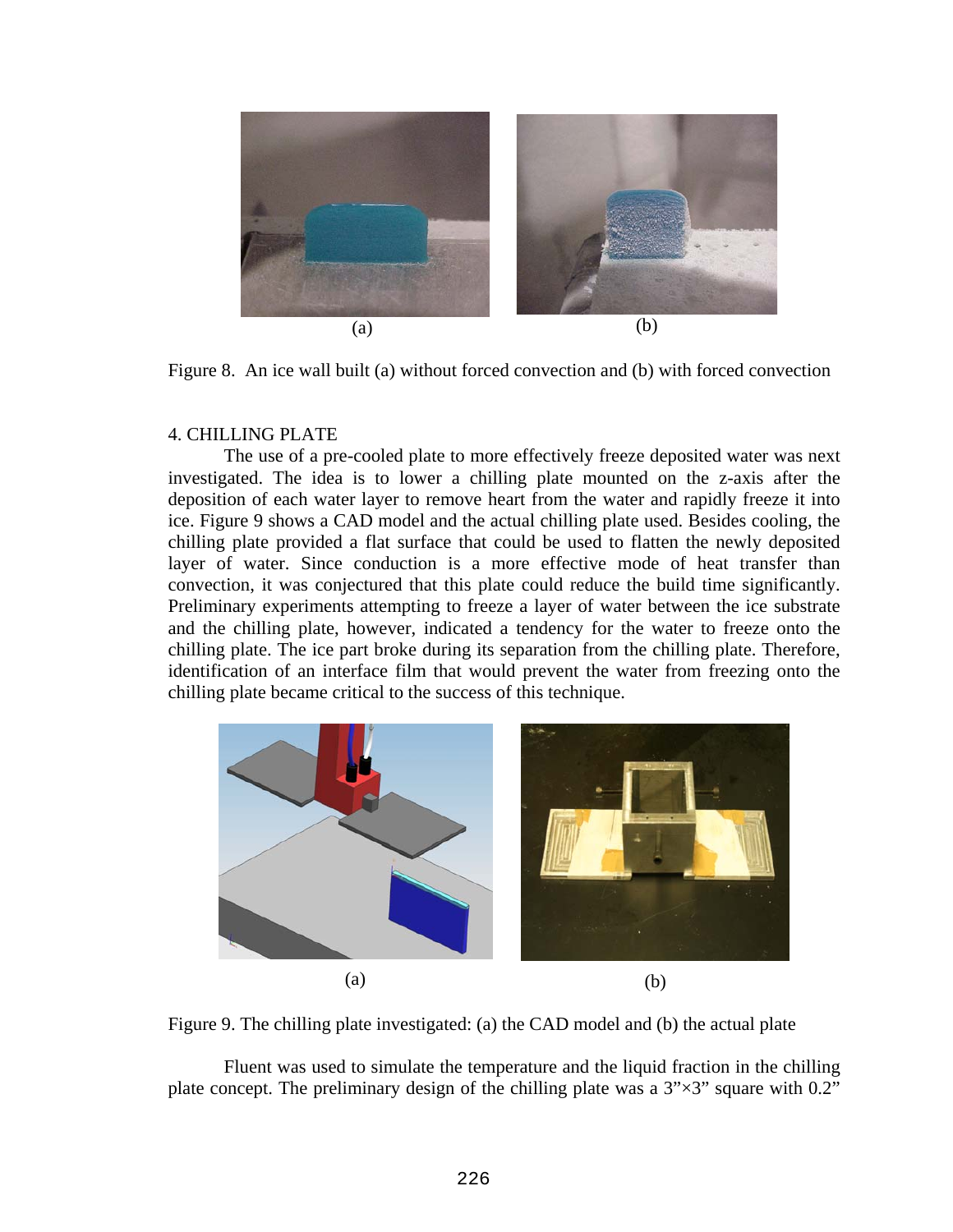in thickness. The temperature of the chilling plate increased from -20 $\rm{^{\circ}C}$  (253 K) to -8 $\rm{^{\circ}C}$ (265 K) after 6 seconds. The result is shown in Figure 10. Fluent simulation predicted that continuous use of the chilling plate for a period of over 50 seconds would result in residual heat buildup which will render the chilling plate ineffective. In an effort to prevent this heat buildup, instead of using a solid plate, the chilling plate was fabricated with coolant passages similar to the substrate plate. Figure 11 shows the chilling plate along with the aluminum substrate plate.



Figure 10. Temperature at time of 6 seconds after an aluminum chilling plate is in contact with deposited water



Figure 11. The chilling plate and aluminum substrate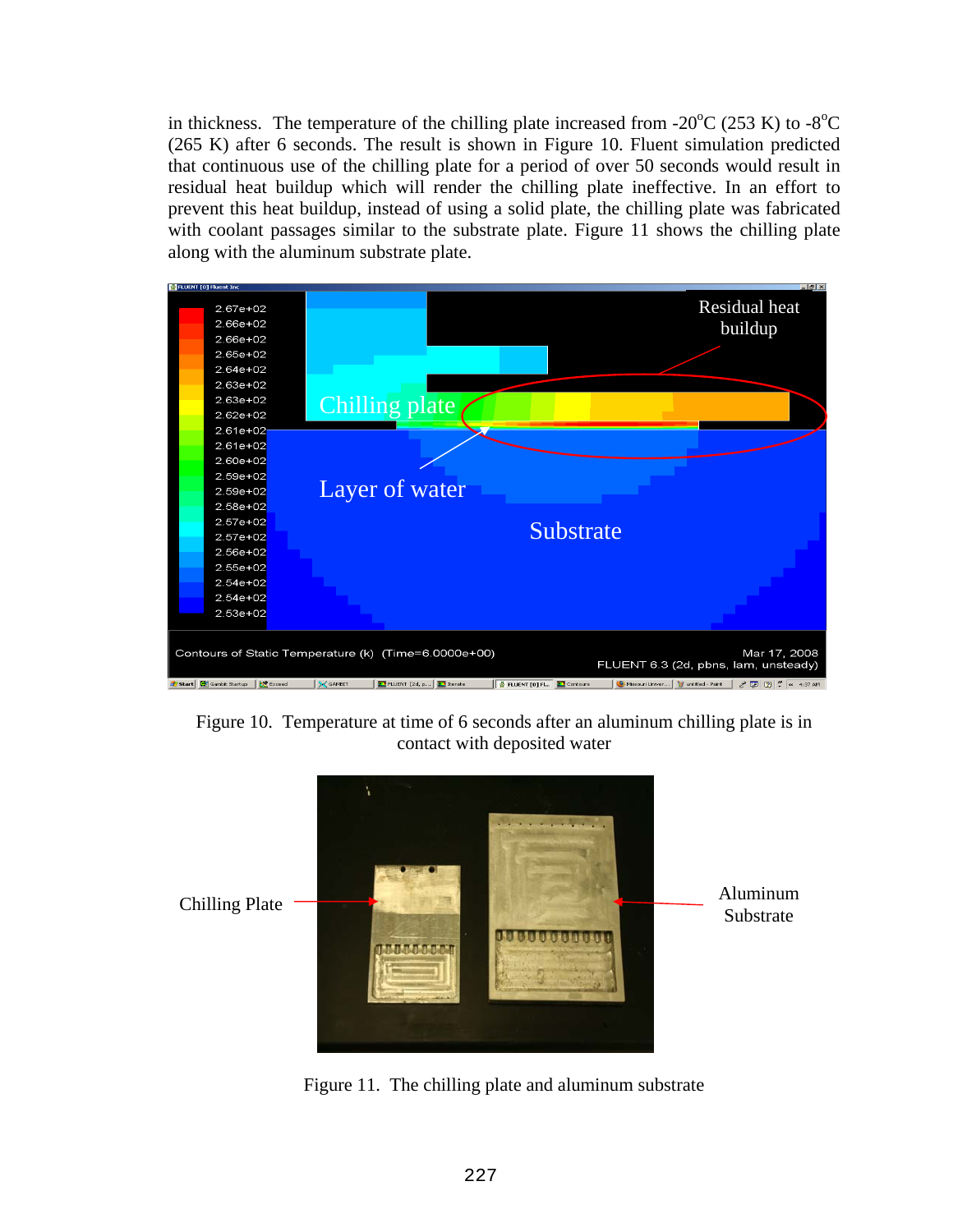

Figure 12. Enhanced images of a water droplet on various surfaces: (a) no surface coat (polished face), (b) paint coated aluminum sheet, (c) mylar, (d) cellophane tape, (e) latex and (f) Teflon

A major problem with the chilling plate approach was finding a surface coat that could prevent water from adhering to the chilling plate. The water repulsive properties of several materials were tested. These materials included paint coated aluminum sheet, mylar, cellophane tape, latex, and Teflon. The best material was chosen by examining the contact angle between a water droplet and the surface of each material. The larger the contact angle, the greater is water's tendency to repel that surface. Contact angles were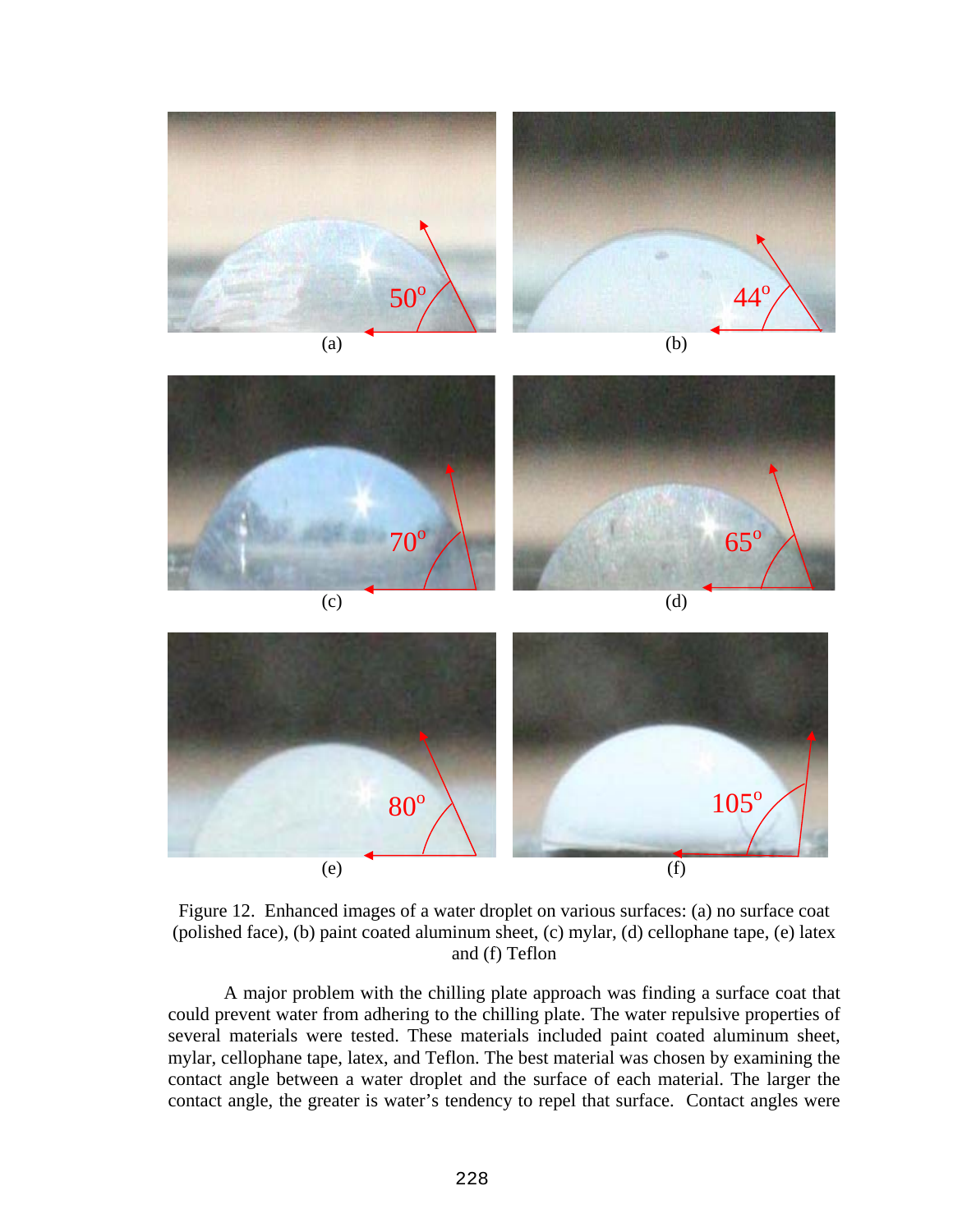measured using high-resolution digital photography. With ImageJ software [10], the contact angle between a water droplet and each surface coat was measured. The results are shown in Figure 12 and given in Table 3. It is clear that the largest contact angle occurs when the water droplet is deposited on the Teflon surface, of which the contact angle measured was  $105^\circ$ . This value of the contact angle is confirmed by measurements done by other researchers [11]. Therefore, Teflon was identified as the best surface coat.

| Coat material               | Contact angle of water droplet (degrees) |
|-----------------------------|------------------------------------------|
| No coat (polished face)     | 50                                       |
| Paint coated aluminum sheet | 44                                       |
| Mylar (Transparencies)      | 70                                       |
| Cellophane tape             | 65                                       |
| Latex                       | 80                                       |
| Teflon                      |                                          |

Table 3. Contact angles of water droplets with various coat materials.

The chilling plate coated with a Teflon film of thickness 0.1 mm was then used to produce ice parts with a reduced wait time between layers. With the chilling plate, parts were built successfully with wait time of 10 seconds between layers. This is consistent with the wait time predicted by Fluent and it translates to 75 percent reduction in part build time. The significant reduction in wait time is a great advantage of this method of heat transfer, which can produce better ice parts than using forced convection because of no frost formation.

## 5. CONCLUSION

The research result presented has shown that by increase of heat transfer, much shorter wait times between build layers are possible than what could be achieved previously in the Rapid Freeze Prototyping process. This greatly reduces ice part build time and also ensures that thin-walled ice structures could be built. Three techniques were investigated to increase heat transfer and reduce build time in RFP fabrication of ice parts. Modifications made to the substrate by the use of coolant passages filled with liquid nitrogen to decrease the substrate temperature were successful in bringing about a significant reduction in part build time for the initial layers of water deposited on the aluminum substrate. However, the effect of lowering the substrate temperature on reduction of wait time between layers decreased with increase in part height. Forced convection implemented with the use of a fan to circulate cold air produced desirable reduction of build time but with undesirable formation of frost. Very significant reduction in part build time was achieved using a chilling plate to increase the rate of cooling of deposited water by conduction. Contact angle measurement was used to identify the ideal surface coat, which was found to be a thin Teflon film. Fluent simulations predicted that the use of a chilling plate coated with a 0.1 mm Teflon film would bring about 75% reduction in part build time, which was confirmed with experiments.